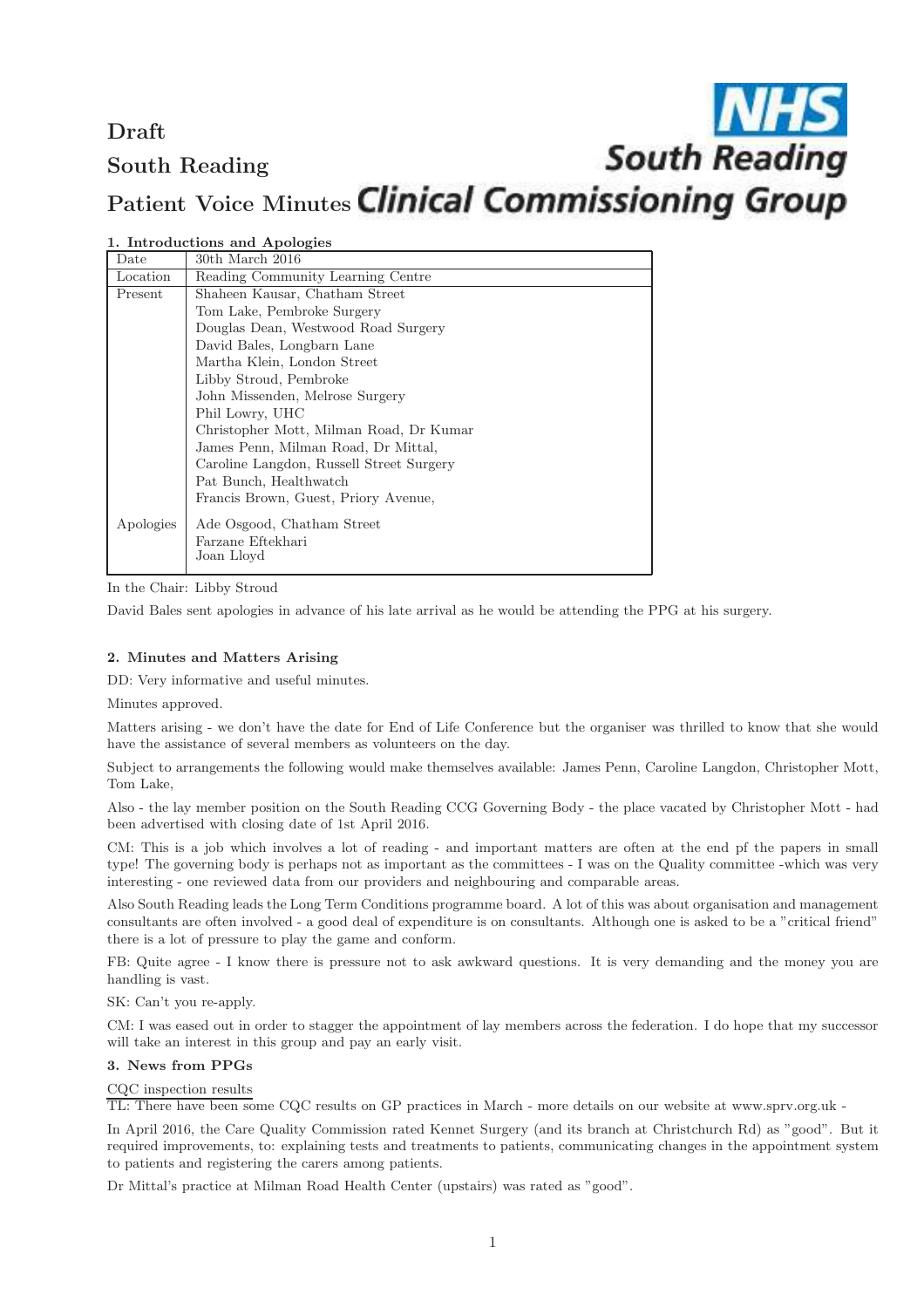Dr Dean's practice at Melrose House was rated "requires improvement". Issues raised were related to building maintenance checks, checks required for staff, provision of information in appropriate languages, recording of carers and infection control policies.

Abbey Medical Centre was rated "good".

Eldon Road Surgery - one of the smallest practices - was rated "inadequate" and required to undertake many improvements, relating to the premises, handling of medicines and medical equipment, takeup of screening and public health measures and in particular, "Ensure the diagnosis of cancer is recorded in patient records and the care and treatment for these patients is also undertaken and recorded".

#### Pembroke

LS: The minutes of Pembroke PPG have become available. There will be more sessions on Saturday mornings - a rota of 3 shared with London St practice. Friends and Family issues: Complaints about access to appointments - what's new! Pembroke surgery uses phone triage - but patients complain that they have to discuss their medical matters with the receptionist before they can be granted phone triage. The surgery notes in response that the receptionist needs to take an accurate history in advance of the phone call.

Pembroke was inspected on 9 March - 6 inspectors arrived.

Surgery policy on abusive patients was featured. In case of violence the policy was to deregister the patient and give furter appts at Police Station.

The number of patients missing appointments (DNAs) are reducing. There has been a problem with the touch screen system - it didn't register cancelled appts - so these appeared as DNAs.

#### Milman Road (Kumar)

CM: Dr Kumar's PPG is meeting tomorrow night. Dr Rosemary Croft will be retiring - so a new Governing Body member is required. I don't know whether Dr Richard Croft who has done so much to improve the treatment of diabetes will be retiring.

FB: GPs are retiring earlier now - due to stress.

Priory Avenue - NW Reading - for comparison

We used Friends and Family data to show improvement at Priory Avenue. But few collect enough data for results to be significant. CCG's don't seem to appreciate the problem - there is poor understanding of statistical significance.

#### Longbarn Lane

David Bales later was able to report later that at the latest PPG meeting it was stated that there appeared now to be no barrier to the partnership being reformed and the practice continuing - to the great relief of the PPG and patients.

## 4. Healthwatch Report by Pat Bunch

PB: We have our work plan for the next year - we will be reviewing Care Homes - so going in to Care Homes which we have not been doing before. Also looking at how well electronic prescribing is working - very different in different areas. Some work on integration of service - hospital and home. Lastly, how the homeless experience health care in Reading.

Reading Healthwatch reports on GP surgeries - all enter and view visits finished. - surgery reports are on the web site.

Healthwatch budget - RBC have had large cuts - Reading Healthwatch cut by about £25,000 (what percentage is that?) may mean that the cover of the phone line may have to be reduced as other issues are statutory.

## 5. Accountable Care System and Sustainability and Transformation Plan Area

TL: NHS England's five year forward view envisages greater integration to make the unprecedented improvements in productivity required by the finance plan for the English NHS.

The integration is to be delivered by introducing "New Models Of Care".

There is a variety of models offered. Western Berkshire is aiming at an Accountable Care System. - a system of comprehensive care which is to some extent based on New Zealand's elimination of the commissioner/provider split in favour of District Health Boards.

The Accountable Care System will involve the major NHS providers working together and ceding some control under a Memorandum of Agreement and cooperating under the leadership of a chair who would carry enough weight to make the new collaboration effective.

This has been evolving with consultation with NHS England.

HOWEVER, recently NHS England has elaborated its five year view with a clear statement of requirements for providers finanical balance, achievement of core targets and proposed the creation of 44 Sustainability and Transformation Plan (STP) areas.

Western Berkshire is included with Buckinghamshire and Oxfordshire in an STP area that we may term COBWeB (Commissioning for Oxfordshire, Buckinghamshire and Western Berkshire). Eastern Berkshire is included with Surrey Borders and part of Hampshire. It is plain as a pikestaff that these areas are based on groups of acute hospitals (Wexham Park, which serves Eastern Berkshire has already been taken over by Frimley Park which serves Surrey Borders etc). There is a national programme for reorganisation of urgent and emergency care with stratification of hospitals with A&E units into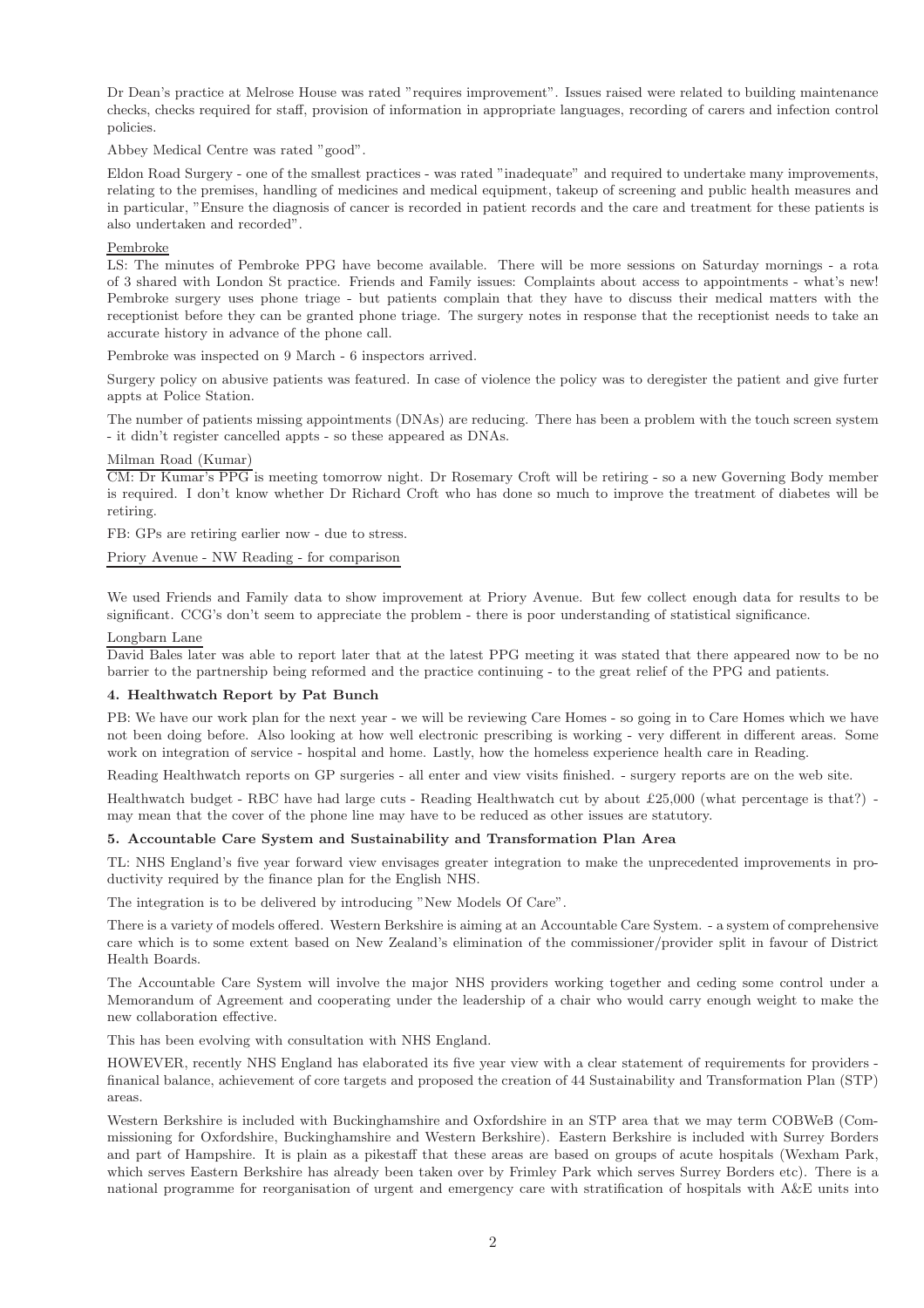major and minor centres. The national head of this programme is Prof Keith Willett of Oxford. It seems likely that he has carved out a large canton for his hospital to be the major centre of, and into the fringes of which we fall.

Furthermore, the head of this new STP area is to be the Chief Executive of Oxfordshire CCG, David Smith.

There are obvious difficulties with this setup - not least the very great difficulty of providing public engagement over this very large area.

FB: I was shocked - the Western Berkshire 10 consortium is developing well. We don't want to see it swallowed in some centralised body serving the whole of our new STP area. Public involvement will be very difficult. It is already bad enough to have a body controlling primary across Western Berkshire. That body, the Joint Primary Care Commissioning Committee (JPCCC) is also an unwieldy body for commissioning primary care.

JM: The Oxfordshire, Buckinghamshire and Western Berkshire area is a very unnatural area - roads are poor across this area. I also see a lot of growth figures - Oxfordshire and Bucks will be growing a lot in the next period.

The group discussed writing to MPs and CCG about their concerns as to the lack of public engagement and challenge to the STP area and the difficulty of public engagement over the alloted area.

Motion proposed by Libby Stroud, seconded by Martha Klein - approved nem. con.

#### 7. GP Chambers - Dr Gerard d'Cruz and Kim Frewin

#### (Slides available at http://www.srpv.org.uk)

LS: I am pleased to introduce Dr Gerard D'Cruz, senior partner at Pembroke surgery, director of Camillus Healthcare Ltd. and also Nurse Kim who is also a partner.

Dr Gd'C: A few brief words. Good to have this opportunity to talk with you about the changes that are coming - massive shake-ups are coming and our CCG is trying to disseminate information in a timely and systematic fashion - but I feel that there is lag in relaying this. Please don't shoot the messenger - I am relaying this to you.

When I joined my partner in Eldon Square 32 years ago primary care had been chugging along for some time. We had the Red Book - which laid out the rules by which GPs had to earn their crust. We have to run an efficient business if we are to stay around. It was a job for life and did encourage an isolationist practice. There were often disagreements between partners. The larger practices in this area split up and according to rules of the Red Book the partnerships were then split. That is why we have so many small practices here in South Reading.

In those days there were grants and IoS - items of service payments and the list was the income for the practice - it was list-based.

Nowadays there is a range of contract options - (General Medical Services) GMS, (Personal Medical Services) PMS, (Alternative Personal Medical Services) APMS.

The APMS contract allows commissioners to try out a provider - it is a contract for a prescribed time. Commissioners go to market and see what they can bring to light and then can give a contract with a definite time span.

The Walk-in Centre has an APMS contract. It sees both Walk-In patients and its own registered patients. It started with no registered patients and now has about 8500 registered patients and is gaining about 1000 per year. Probably the seven day access, 8am-8pm is attractive.

We used to provide  $24/7$  care at each practice - but it was becoming very challenging when this was changed by Tony Blair et al. to use separate Out Of Hours services.

Now we are seeing private providers and if they can deliver the service more efficiently then that is showing up the inefficiencies in existing NHS practice.

The commissioners (CCGs) are very keen on providing care which is consistent and measurable across the patch.

Value for Money and efficiency are required - why should the taxpayer pay for inefficiency? Nowadays the list provides a smaller part of the income - quality of care accounts for more.

Services are commissioned - no longer jobs for life. Different types of provider are competing. CQC inspections certify quality of care. Doctors and nurses have to revalidate.

We have just had our CQC inspection but it is quite a gruelling experience. We have a number of smaller practices which are in or have been in special measures or require improvement. Of course we want to see them brought up to scratch so the CCG will arrange help with this.

But even larger practices having difficulties in trying to recruit new partners nowadays. Younger GPs, especially the predominant female younger GPs, often prefer the certainty and flexibility of working as a salaried GP.

For partners the pressure is relentless. Recruitment and retention has become critical. Practices without succession plans are sometimes those in special measures. I fear for some of their lists.

We are very fortunate in Reading in leading the way in having a wider skill mix in primary care. We are the first surgery in Reading to have an independent prescribing pharmacist. Younger nurses are also thinking of becoming nurse practitioners in general practice.

KF: I joined the practice about 10 years ago. My specialism is paediactrics. As a nurse practitioner you can deliver the service and you can prescribe and get access to more resources or advice when you need them. The CQC inspection was